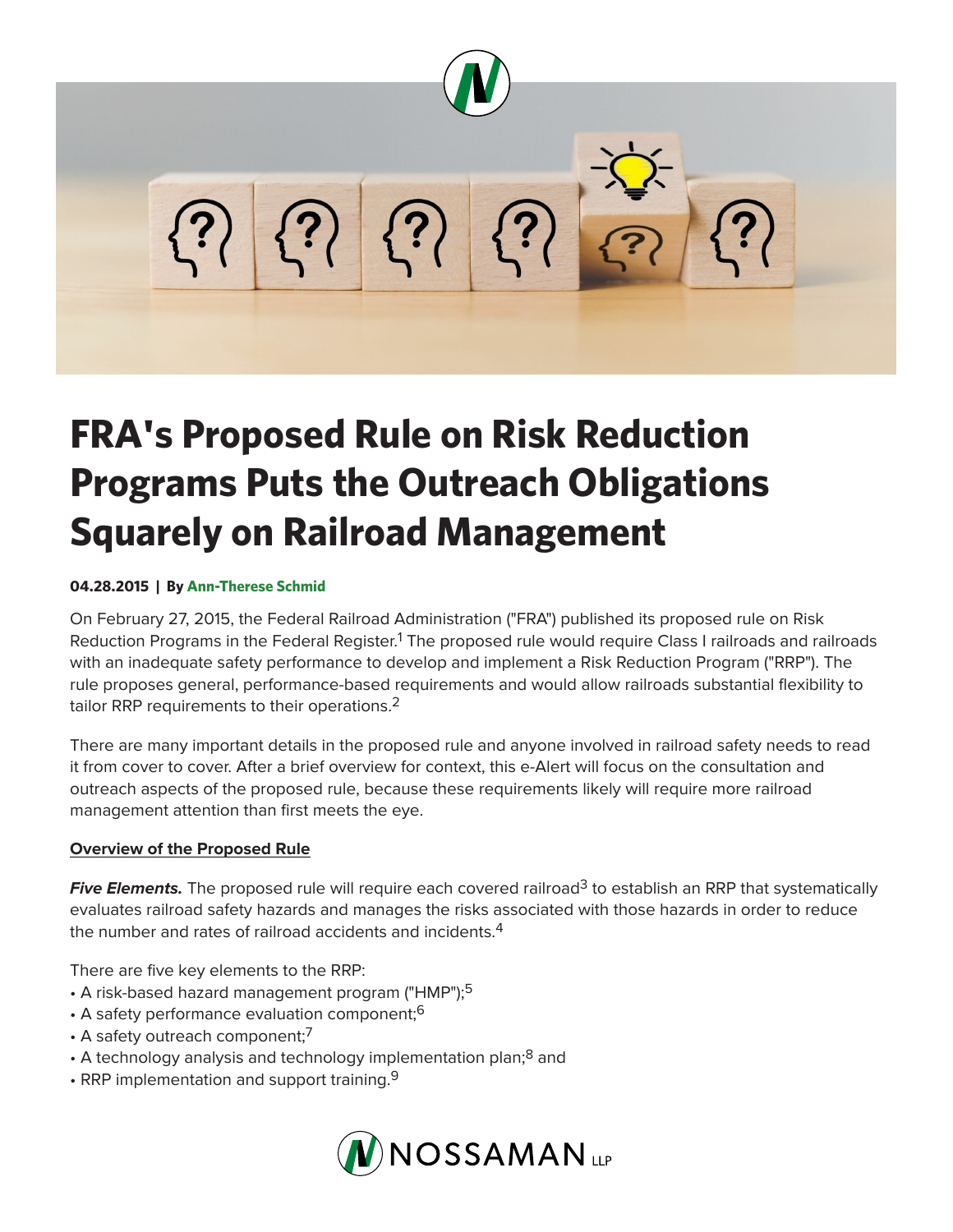*Risk Reduction Program Plan.* The RRP will be documented and implemented in a written RRP plan, which must be submitted to and approved by FRA.<sup>10</sup> An RRP plan must identify persons utilizing or performing significant safety-related services for the covered railroad, including contract operators and other railroads using the same track or corridor. A covered railroad must ensure that such contractors and track/corridor users support and participate in the RRP and describe the participation in the RRP plan.<sup>11</sup>

*Hazard Management Program.* Although all of the foregoing RRP elements are important, the core of the RRP is the risk-based HMP. A Hazard Management Plan is an integrated, system-wide and ongoing riskbased program that proactively identifies hazards and mitigates the risks resulting from those hazards.<sup>12</sup> The HMP must address infrastructure; equipment; employee levels and work schedules; operating rules and practices; management structure; employee training, and other areas impacting railroad safety that are not covered by the railroad safety laws or regulations or other federal laws or regulations.<sup>13</sup> The HMP process involves identifying hazards by analyzing the railroad's system (including operational and system changes), accidents/incidents, injuries, fatalities, and other known indicators of hazards.<sup>14</sup> Once hazards are identified, the next step is to calculate the risk (likelihood or severity) of the hazards. Next, the railroad compares and prioritizes the identified risks for mitigation purposes. Finally, the railroad designs and implements mitigation strategies to reduce or eliminate the risks.<sup>15</sup>

**Safety Outreach.** As noted above, the proposed rule will require an RRP to include a safety outreach component that communicates RRP safety information to railroad personnel. This requirement also applies to contractors. The outreach component must:

- Convey safety-critical information;
- Explain why RRP-related safety actions are taken; and
- Explain why safety procedures are introduced or changed.

A covered railroad also must report the status of risk-based HMP activities to senior railroad management on an ongoing basis.<sup>16</sup> The outreach requirements should not be confused with the employee consultation requirements, discussed in the next section.

## **Consultation Requirements in the Proposed Rule**

*Good Faith & Best Effort Employee Consultation.* As noted above, a covered railroad must implement its RRP through a written plan.<sup>17</sup> The RRP plan covers several of the consultation and safety outreach requirements of the proposed rule. First, a covered railroad has a general duty to consult in good faith with all of its directly affected employees (including unionized employees) on the content of the RRP plan.<sup>18</sup> A railroad that consults with a union representing its employees is considered to have consulted with the employees.<sup>19</sup> Second, and closely related, a covered railroad must use its best efforts to reach agreement with all of its directly affected employees on the content of the RRP plan.<sup>20</sup>

The proposed rule sets out mandatory schedules for the employee consultation.<sup>21</sup> FRA has specifically requested comments on the proposed schedules.

Appendix B to the proposed rule contains guidance on how a covered railroad could comply with the consultation requirement and is the most revealing part of the consultation discussion in the proposed rule.<sup>22</sup> Appendix B defines the terms "good faith" and "best efforts." The "good faith" obligation requires a covered railroad to consult with employees in a manner that is "honest, fair and reasonable, and to genuinely pursue agreement on the contents of an RRP plan." If a railroad consults with employees in a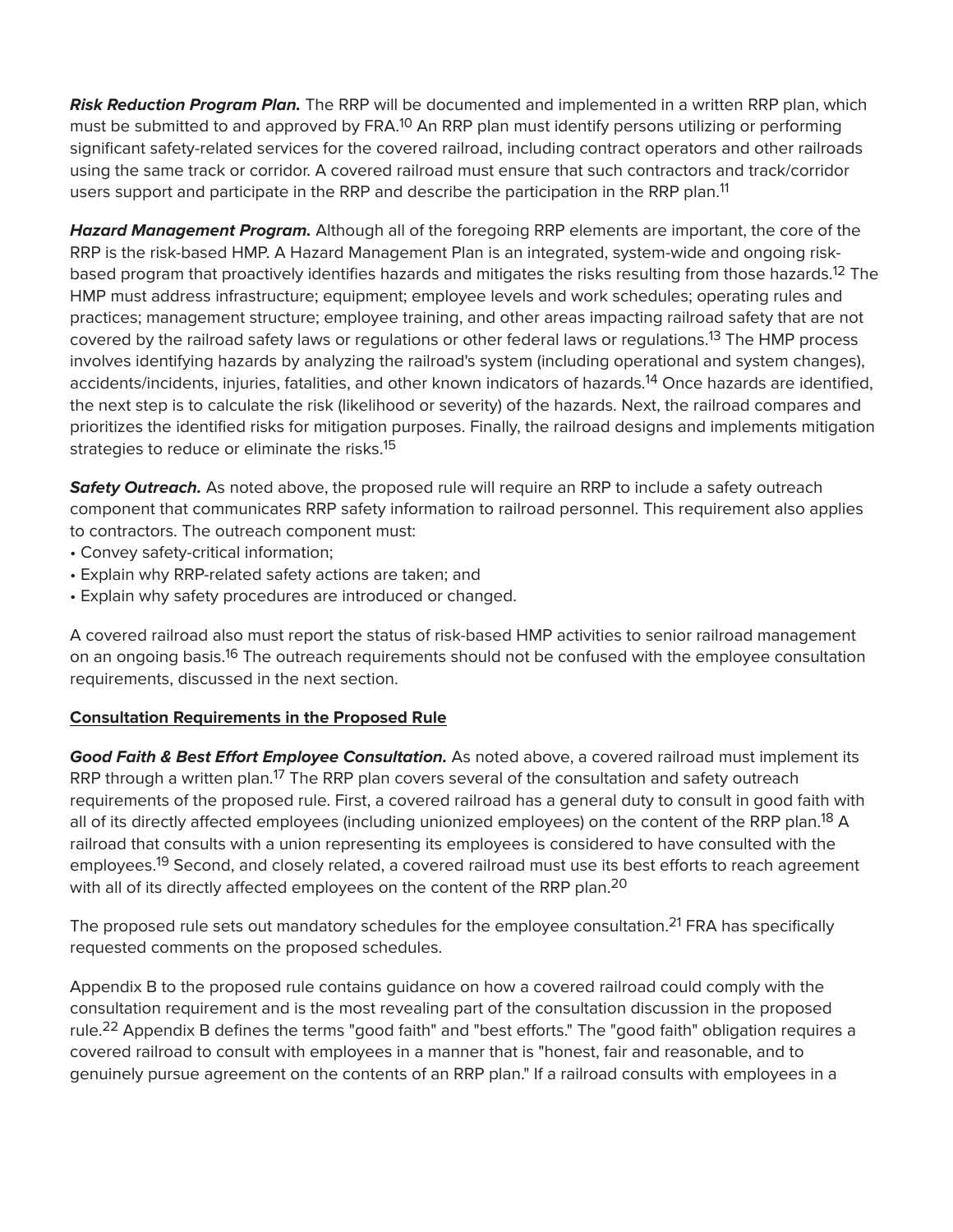"perfunctory manner," it will not have met the "good faith" requirement. A railroad will fail to meet the "good faith" requirement if it merely attempts to use the RRP plan to "unilaterally modify a provision of a collective bargaining agreement." See Appendix B.

"Best efforts" describes the diligence that a covered railroad must pursue to reach agreement with its employees regarding the RRP plan.<sup>23</sup> It includes consideration of whether the covered railroad had sufficient meetings with its employees (presumably meaning meeting substance, frequency and duration) and whether the railroad made an effort to respond to employee feedback. A railroad will have failed to meet this "best efforts" obligation if it does not initiate the consultation process in a timely manner or only permits employees to express agreement or disagreement on the RRP plan.24

Parenthetically, as if it were an afterthought, Appendix B indicates that FRA also expects a railroad's employees to utilize "good faith" and "best efforts" when negotiating on the content of an RRP plan.

Appendix B also sets out guidance (for unionized employees and for non-unionized employees, both incorporating the mandatory timetables) for consultation with employees. FRA notes that the guidance is not prescriptive, but "a railroad's consultation statement could indicate that the railroad followed the guidance in [Appendix B] as evidence that it utilized good faith and best efforts to reach agreement with its employees on the contents of the PRP plan." See Appendix B. Suffice it to say that it is a good idea to look at FRA's consultation "guidance."

**The Consultation Statement.** Along with the RRP plan, a covered railroad must prepare a "consultation" statement" - a detailed description of the process the railroad used to consult with directly affected employees.<sup>25</sup> Curiously, one of the express purposes of the consultation statement requirement is to "ensure that … employees with which the railroad has consulted were aware of the railroad's submission of its RRP plan to the FRA for review."<sup>26</sup> The consultation statement must include a detailed description of the process the railroad utilized to consult with employees. If the railroad is unable to reach agreement with its directly affected employees on the content of the RRP plan, the consultation statement must identify any known areas of "non-agreement" and provide an explanation why the railroad believes agreement was not reached.<sup>27</sup> If the RRP plan would affect a provision of a collective bargaining agreement, the consultation statement must identify the provision and explain how the RRP plan would affect it.

If a railroad and its employees cannot reach agreement on the RRP plan, the employees have 60 days within which to file a statement with the FRA explaining their views on the plan. The FRA will consider any such employee statements during the plan review and approval process.<sup>29</sup>

**Authors' Commentary.** It takes two to tango and yet substantially all of the burden of the outreach requirements of the proposed rule falls on the railroads. The railroad has a duty to consult in good faith with all of its directly affected employees on the content of the RRP plan and employee good faith and best efforts are expressed in parentheses, as an afterthought. If the railroad is unable to reach agreement with its employees on the content of the RRP plan, the consultation statement must identify any known areas of "non-agreement" and provide an explanation why the railroad believes agreement was not reached. If the RRP plan would affect a provision of a collective bargaining agreement, the consultation statement must identify the provision and explain how the RRP plan would affect it. If there is no agreement, even the unionized employees have no obligation to report or communicate anything to the FRA. To be sure, it is the railroad's Risk Reduction Program, but accountability for any failure to agree on a program seems to fall disproportionately on railroad management.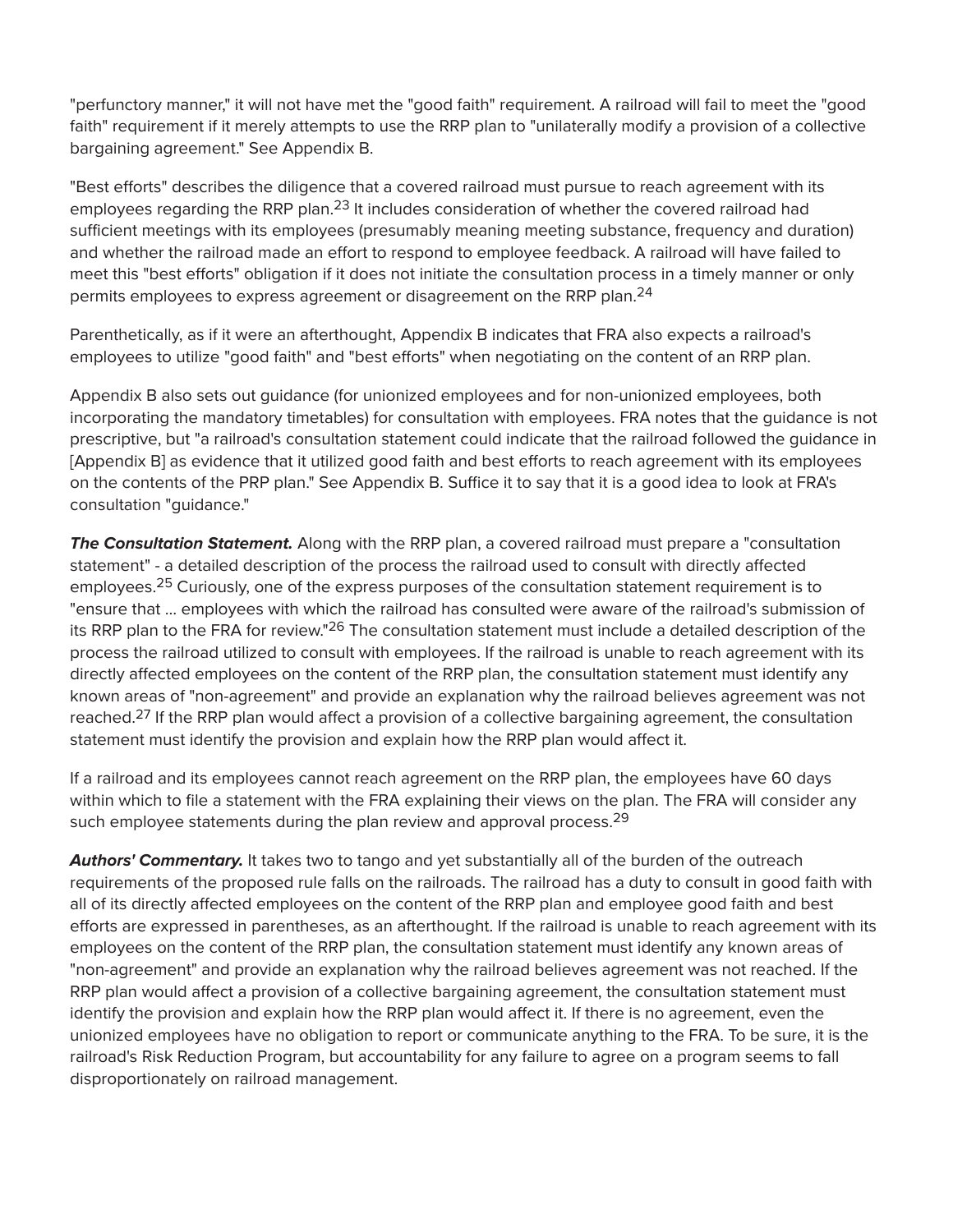*Comments on the proposed rule are due on April 28, 2015, but FRA will consider late-filed comments to the extent it can do so with incurring expense or delay.* 

<sup>1</sup> 80 Fed. Reg.10950, (Feb. 27, 2015). FRA has published a separate system safety program ("SSP") proposed rule for Amtrak and commuter railroads. See 70 Fed. Reg. 55372, (September 7, 2012).

 $2$  The proposed rule is based on the requirements of Sections 103 and 109 of the Rail Safety Improvement Act of 2008 ("RSIA"), codified at 49 USC sections 20156 and 20118–20119. RSIA Section 103 directs the Secretary of Transportation (acting through FRA) to issue regulations requiring Class I railroads and railroads with inadequate safety performance to develop, submit for approval, and implement a railroad safety risk reduction program. Section 103 also requires FRA to issue regulations requiring Amtrak and commuter railroads to implement a risk reduction program. RSIA Section 109 specifies that certain risk reduction records obtained by the Secretary are exempt from public disclosure requirements of the Freedom of Information Act. Section 109 also authorizes the Secretary to protect from admissibility into evidence in litigation certain information generated for the purpose of developing, implementing or evaluating an RRP. The proposed rule implements this authority. Any information compiled or collected for the *sole* purpose of developing or implementing an RRP shall not be subject to discovery, admitted into evidence, or considered for other purposes in a federal or state court proceeding for damages involving personal injury or property damage. See Section 271.11. This very important provision will be the subject of a separate e-Alert.

<sup>3</sup> The rule will apply to Class I railroads and railroads determined to have inadequate safety performance. Section 271.3. The process for determining which railroads fit into the latter category is set out in Section 271.13. Railroads may voluntarily comply with the requirements of the Rule. See Section 271.15.

<sup>4</sup> Covered railroads that host Amtrak or commuter rail passenger service have an additional obligation to communicate with those passenger railroads to conform the RRP and the System Safety Program Plans of those passenger railroads. See Section 271.101(c). This communication requirement should not be confused with the outreach requirements in Section 271.107 or the employee consultation requirements, Section 271.207, discussed at length below.

<sup>5</sup> See Section 271.101(a)(1). This requirement is briefly discussed below.

 $6$  See Section 271.101(a)(2). To meet this requirement, the covered railroad will develop and maintain ongoing processes and systems for evaluating the safety performance of its system and measuring its safety culture. See Section 271.105.

 $7$  See Section 271.101(a)(3). This requirement is discussed in detail below.

<sup>8</sup> See Section 271.101(a)(4). The technology analysis and implementation plan will require a covered railroad to evaluate current, new or novel technologies that may mitigate or eliminate hazards and the resulting risks identified through the HMP. See Section 271.109.

<sup>9</sup> See Sections 271.101(a)(5) and 271.111.

<sup>10</sup> See Subpart C, beginning in Section 271.201; and Subpart D, beginning in Section 271.301.

11 See Sections 271.107 and 271.205.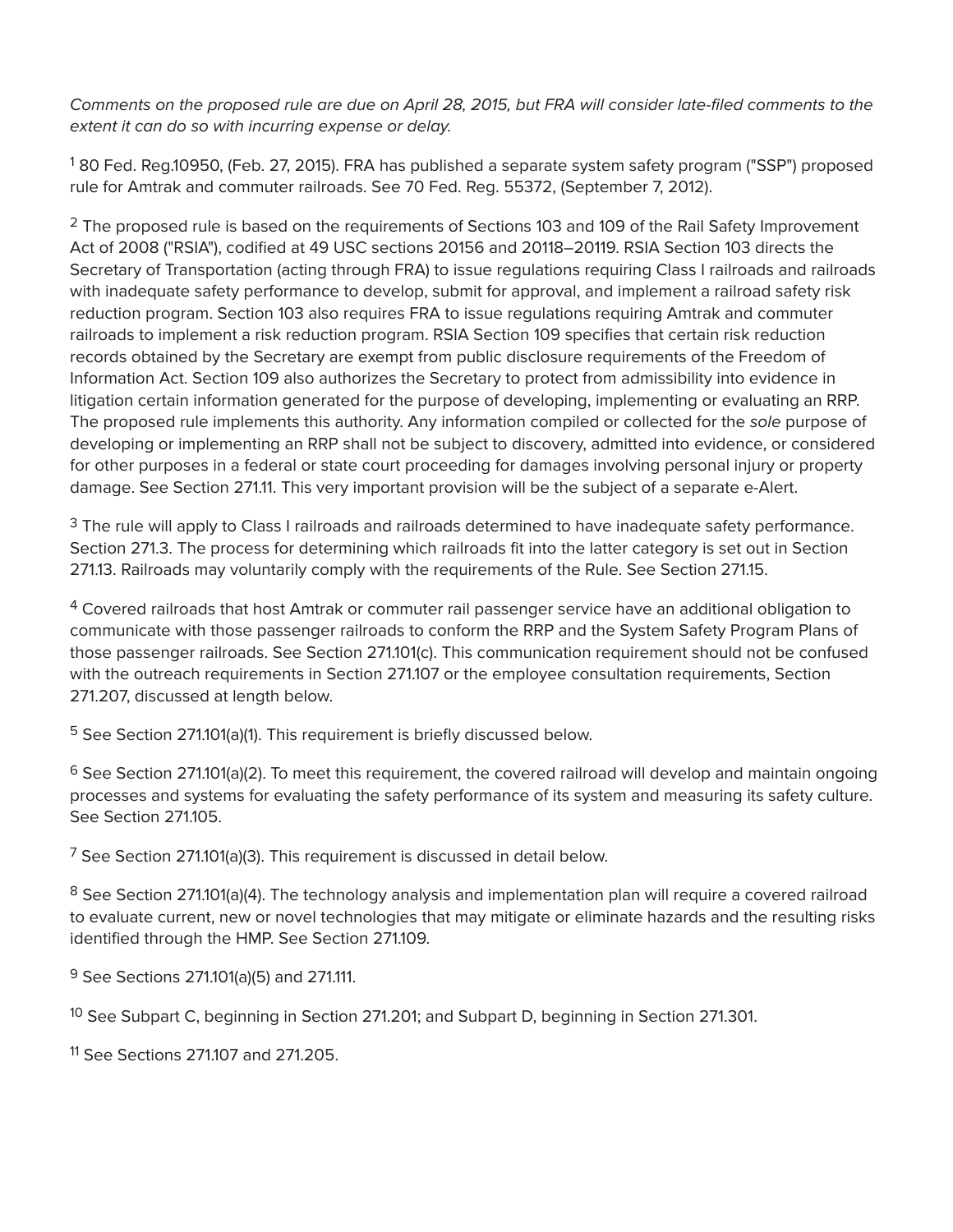12 See Sections 271.103 and 271.211.

<sup>13</sup> This last requirement is significant because it clarifies that the HMP need not include a hazard analysis of areas of railroad safety already subject to the laws administered by FRA or other federal laws or regulations. See Section 271.103(b).

14 See Section 271.103(b)(1).

15 See Section 271.103(b)(2)-(3).

16 See Section 271.107.

<sup>17</sup> These requirements would implement RSIA Section 103(g), 49 U.S.C. 20156(g), and are the same (for Class I railroads) as parallel provisions FRA has published in the System Safety Program proposed rule for Amtrak and commuter railroads. See 70 Fed. Reg. 55372, (September 7, 2012).

18 See Section 271.207(a)(1).

19 See Section 271.207(a)(2).

20 See Section 271.207(a)(1).

21 See Section 271.207(a)(3)-(7).

22 Appendix B is printed at 80 Fed. Reg. 10997-10998.

<sup>23</sup> Appendix B is chock-full of curious language, evincing drafting by committee. "Good faith" and "best efforts" are "not interchangeable terms representing a vague standard" for consultation; the "good faith" obligation is concerned with the "railroad's state of mind during the consultation process;" the "best efforts" obligation "imposes a higher standard than that imposed by the good faith obligation." "Generally, best efforts are measured by the measures that a reasonable person in the same circumstances and of the same nature as the acting party would take… [and] … may vary with different railroads, depending on the railroad's size, resources, and number of employees." See Appendix B.

 $24$  On the other hand, Appendix B suggests that a railroad "may wish to hold off substantive consultations regarding the content of its RRP plans until one year after of the rule in order to ensure that information generated as part of the process is protected from discovery admissibility of evidence under Section 271.11. The suggested timetable for consultation includes meetings "to discuss the administrative details of the consultation process as necessary" before the discovery protections become effective. See Appendix B.

25 See Section 271.207(b).

26 See 80 Fed. Reg. at 10975.

27 See Section 271.207(b)(2).

 $28$  See Section 271.207(b)(3). The consultation statement also must include the names and contact information for organizations and individuals who significantly participated in the consultation process. The RRP plan and the consultation statement must be sent to each such person and organization when they are